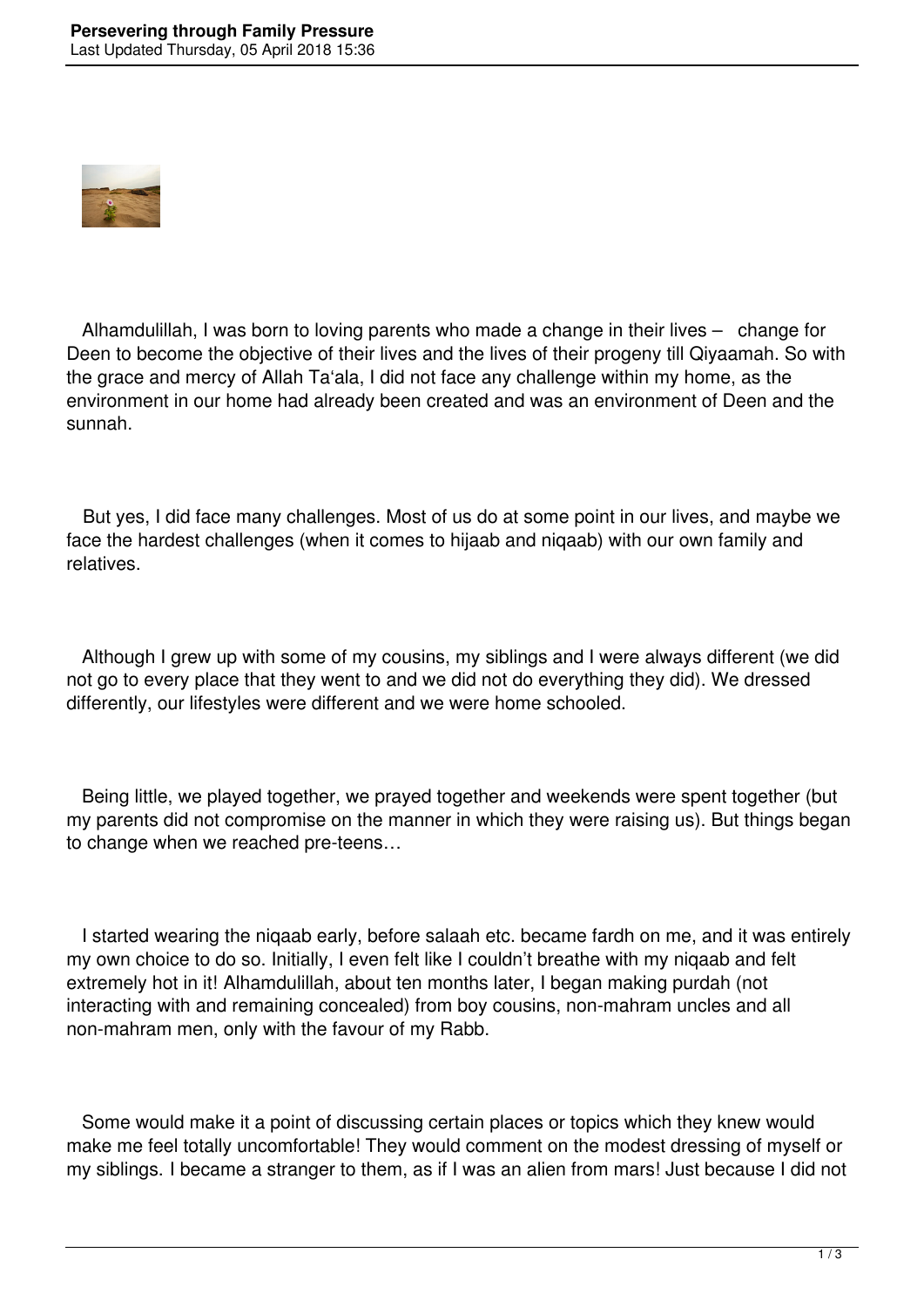allow a photograph of myself to be taken or I did not take photos myself... Just because I wore a burqa over my cloak... Just because I made purdah from boy cousins...

 It hurt... They were not making fun of me. To me, they were making fun of Deen. May Allah Ta'ala protect and save us all and our progeny till Qiyaamah, aameen.

 There were naturally many braais, family functions, engagements, weddings, etc. which we did not attend as our purdah would have definitely been compromised. Grandparents and relatives would become upset and we were made to feel as if we were in the wrong. However, time passes.

 Eventually, grandparents and relatives came to realize that I was not trying to practice on Deen because of my father. I don't know why some people feel that my loving father was strict in the way he brought me up. If a child's upbringing is on Deen and the sunnah, why is it regarded as strict? To me, it is pure and true love, as my parents are making an effort to protect me from so many evils and are concerned about my Aakhirah which is everlasting!

We often face the challenge: The happiness of family vs The happiness of Allah Ta'ala.

 Regarding this challenge, I always think of this hadeeth, which I have heard or read in ta'leem: 'Aaishah (radhiyallahu 'anha) narrates that Nabi (sallallahu 'alaihi wasallam) said something to this effect: "He who seeks Allah Ta'ala's pleasure at the cost of people's anger, Allah will suffice him against the trouble caused by people, and he who seeks the pleasure of people at the cost of Allah's anger, Allah will leave him to the people." (Sunan Tirmizi #2414)

 Sometimes or many a times, we are made to feel like strangers for practicing on Deen and adhering to the sunnah. May Allah Ta'ala bless us with the glad tidings of our beloved Nabi (sallallahu 'alaihi wasallam) who said, "Islam had commenced like a stranger in the world (outwardly seeming like the odd one out in society), and soon before Qiyaamah, Islam will again be seen as a stranger (among the people). Glad tidings be for those who are regarded as strangers (on account of them remaining steadfast on Deen)." (Saheeh Muslim #372)